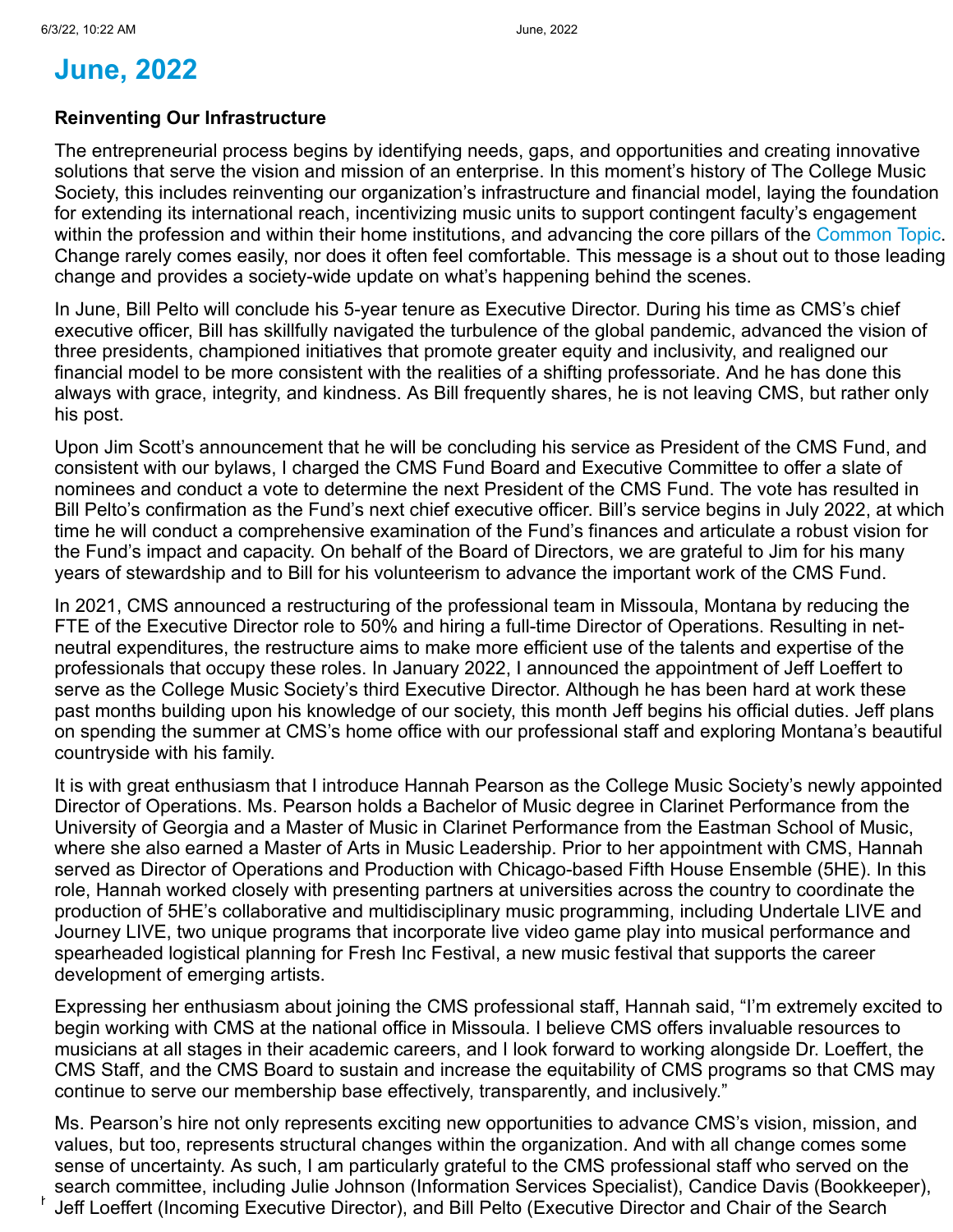Committee) and joined by CMS Board Members Soo Goh, Patricia Burt, and Michael Stepniak. My gratitude extends, as well, to Shannon Devlin (Membership Specialist), Peter Park (Director of Professional Activities), Beth Mast (Director of Information Delivery), and David Schafer (Director of Information Technology) for navigating this moment of change and uncertainty with grace and confidence that our best years are ahead. On behalf of our membership, I want to thank the professional staff for welcoming Hannah to Missoula.

In May, we began a soft roll-out of CMS's newest membership initiative, an Institutional Group Membership, that is designed to:

- build music units' capacities for change leadership,
- create a more inclusive and equitable society through greater access to CMS resources and networks, and
- streamline administrators' support of all faculty and staff, with a focus on supporting contingent faculty within our programs and within the profession.

Here's how it works:

- 1. Administrators sponsor faculty and staff members from a single institution via Institutional Group Membership (greater support, less paperwork).
- 2. Faculty and staff enjoy the same benefits of "regular-plus" membership in CMS, including:
- access to the online Directory of Music Faculties and the Music Vacancy List,
- member-level pricing for conferences and publications,
- access to webinars, affinity networks, mentorship programs, and
- most important, engagement with music in higher education's multi-music-disciplinary community of leaders—The College Music Society— which is re-imagining our profession's most promising future.

The results of the pilot are promising and participation by all institutions is now welcomed. For more details about how to invite members of your home institution to become part of the CMS community, [go here.](https://www.music.org/index.php?option=com_osmembership&view=plan&id=17&Itemid=6090)

Forthcoming are membership initiatives that focus on growing our student community, retaining the wisdom of our retiring members, and extending our reach around the globe through an International Chapter.

The advent of Affinity Groups by the Committee on Cultural Inclusion, the inaugural post of Board Member for Jazz and Commercial Music, and the exponential expansion of CMS webinars are all outcomes of defining problems within the profession and creating solutions that result in greater connectivity, inclusivity, and access. These initiatives enliven the Common Topic that drives our shared agenda. Continuing the inventive spirit for leading change, Chair for the Council on Music Education, Suzanne Hall alongside collaborator Jane Palmquist is launching a society-wide investigation about what might be possible if we were to reposition creativity at the center of all that we do. Imagining Creativity-Centered Music Schools: A discussion among faculty and students seeks engagement from across music disciplines, institutional identities, and musical practices to pose questions and seek answer to:

What is "creativity" in your area?

What can we learn from each other's disciplines about creativity?

What could a creativity-centered music school look, feel, and be like?

How might we teach, perform, and study more creatively?

How might we foster creative, vital music communities within and outside the music school?

How might we approach curriculum, instruction, resources, repertoire, content, and materials more creatively — within and across fields and courses?

In what ways might we encourage and foster individuals' unique artistic and creative voices?

How can communication and collaboration across disciplines be sustained?